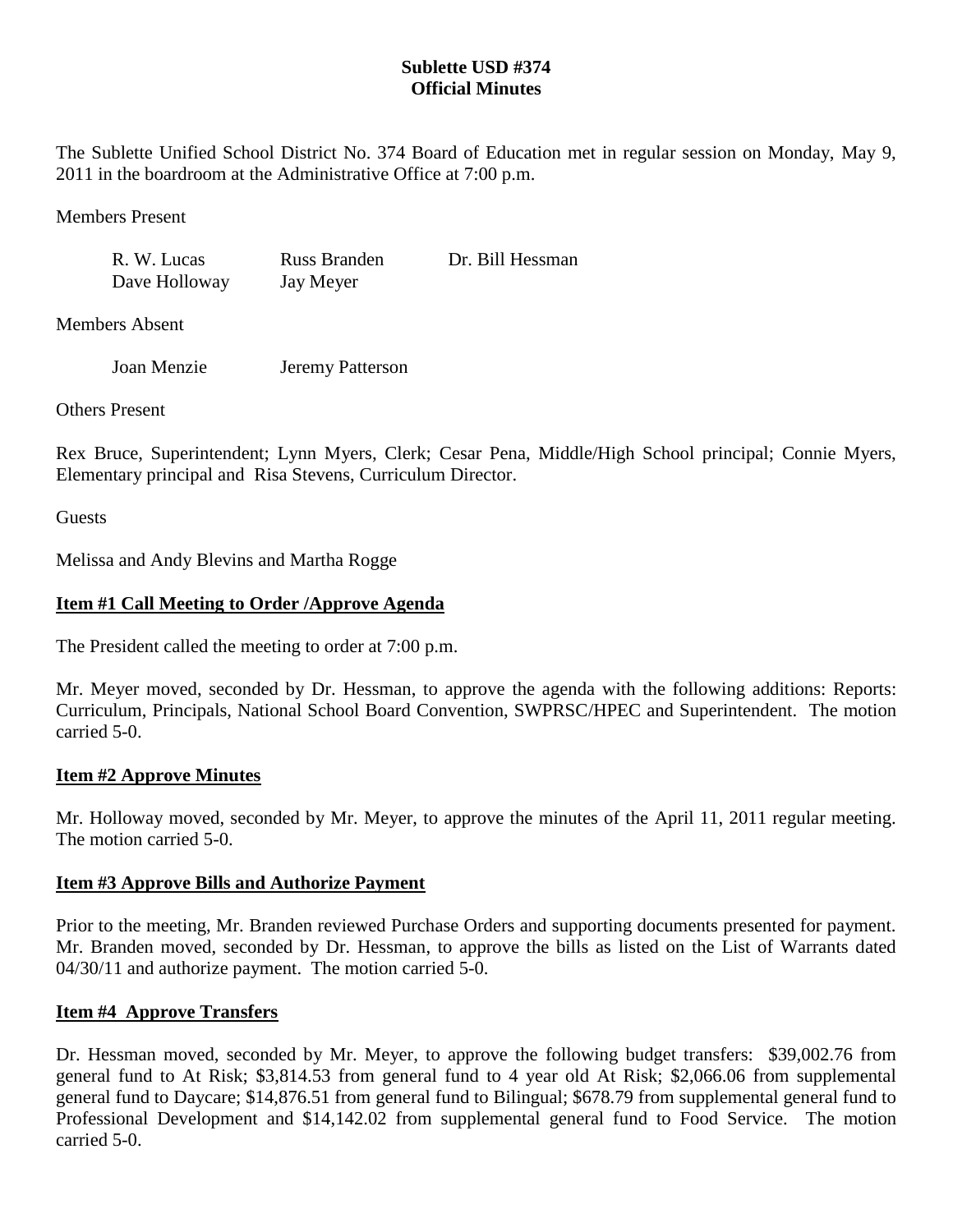Board Minutes Page 2 May 9, 2011

# **PUBLIC FORUM**

There was no public forum.

# **Reports**

### Curriculum

Mrs. Stevens presented the board with the core values and their definitions as selected by the CCC for our district.

### Principals

Mr. Pena reported that the math assessments are completed at the middle school/high school. He also presented the board with a list of awards won at state competition by the music students, and a list of awards won by the art students at various competitions.

Mrs. Myers reported the elementary school had completed their state assessments. She also informed the Board of the following activities: Larks in Flight mini tour, the art show and the annual play day.

#### National School Board Convention

Mr. Holloway reported on the National School Board Convention.

#### SWPRSC/HPEC

Mr. Meyer gave the SWPRSC report. Mr. Lucas gave the HPEC report.

#### Superintendent:

Mr. Bruce informed the board of two new annual awards, the Baker Barton award for the outstanding teacher/administrator/coach and the Baker Barton award for the outstanding senior. He also reported that there will be changes in health insurance reporting and regulations with the new health care reform law.

# **Item #5 Executive Session Non-Elected Personnel**

Mr. Meyer moved, seconded by Dr. Hessman, to go into executive session to discuss non-elected personnel, in order to protect the privacy interest of an identifiable individual(s), to include Mr. Bruce, Mr. Pena and Mrs. Myers in executive session, and to reconvene to open session in the boardroom at 8:25 p.m. The motion carried 5-0.

The Board reconvened to open session at 8:25 p.m.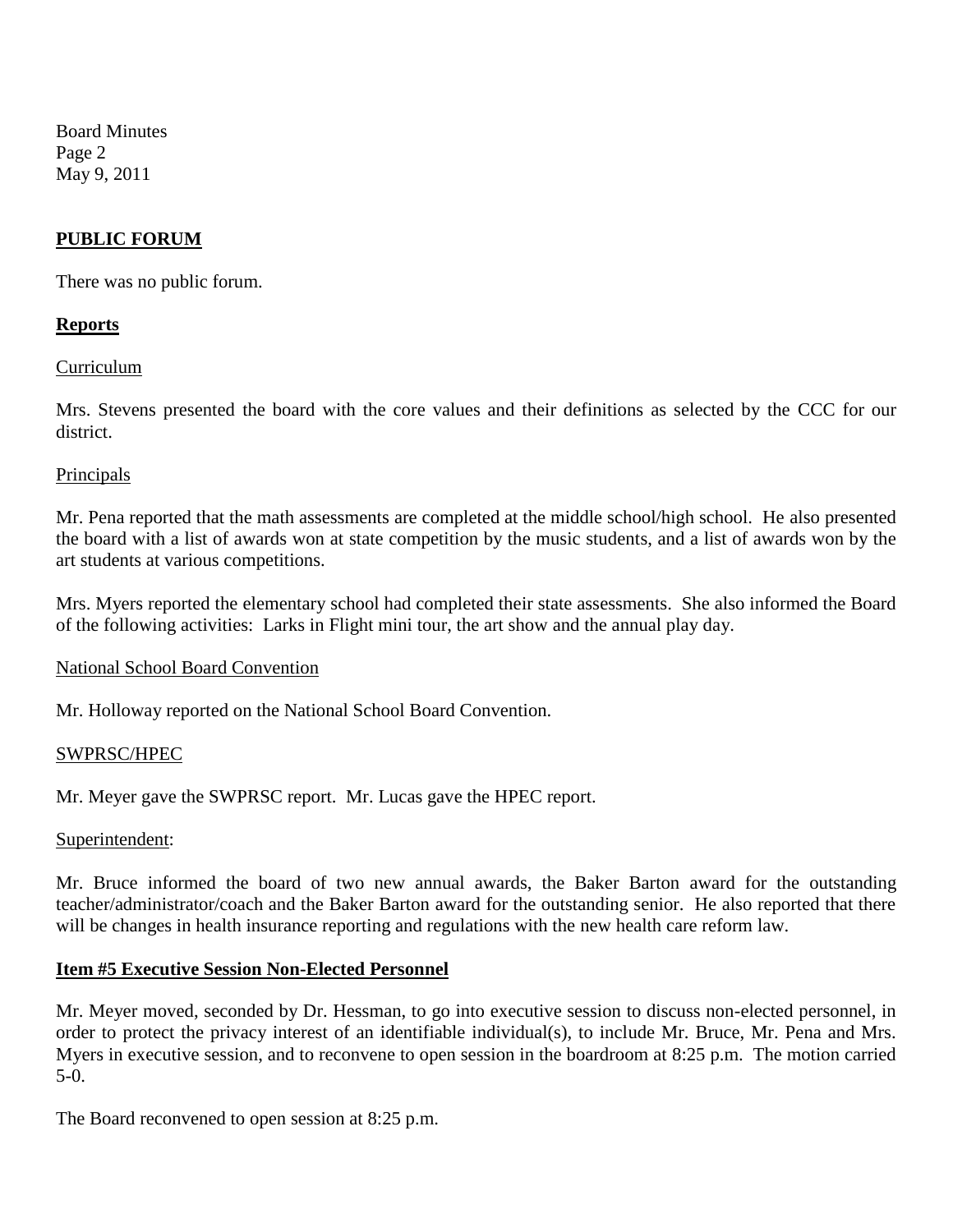Board Minutes Page 3 May 9, 2011

Mr. Meyer moved, seconded by Dr. Hessman, to go into executive session to discuss non-elected personnel, in order to protect the privacy interest of an identifiable individual(s), to include Mr. Bruce, Mr. Pena and Mrs. Myers in executive session, and to reconvene to open session in the boardroom at 8:55 p.m. The motion carried 5-0.

The Board reconvened to open session at 8:55 p.m.

# **Item #6 Executive Session Negotiations**

It was not necessary to have this executive session.

# **Item #7 Resignations**

Mr. Branden moved, seconded by Mr. Meyer, to accept the resignations of Bob Lamborn, head softball coach; Erica Pinkney, high school math; Leigh Bird, second grade; Elizabeth Ziegler, high school ELL; and David Lee, high school language arts. The motion carried 5-0.

# **Item #8 Contract Approval**

Mr. Holloway moved, seconded by Dr. Hessman, to approve the contracts of Justin Moore, middle school language arts instructor and Victor Rogers, high school math instructor. The motion carried 5-0.

# **Item #9 KASB Membership/Legal Assistance Fund**

Mr. Meyer moved, seconded by Mr. Branden, to pay the annual KASB membership fee of \$6,570 for the 2011/2012 year. The motion carried 5-0.

Mr. Meyer moved, seconded by Mr. Branden, to pay the annual Legal Assistance Fund fee of \$1,400 for the 2011/2012 year. The motion carried 5-0.

# **Item #10 Consider Technology Plan**

Mr. Branden moved, seconded by Mr. Holloway, to approve the Technology Plan as presented. The motion carried 5-0.

# **Item #11 Goal Setting**

The board will discuss the top five priorities from the community and the teacher/support staff meetings at their June 13, 2011 meeting.

# **Item #12 Miscellaneous**

The board selected Monday June 27, 2011 at 12:00 p.m. for the year end meeting.